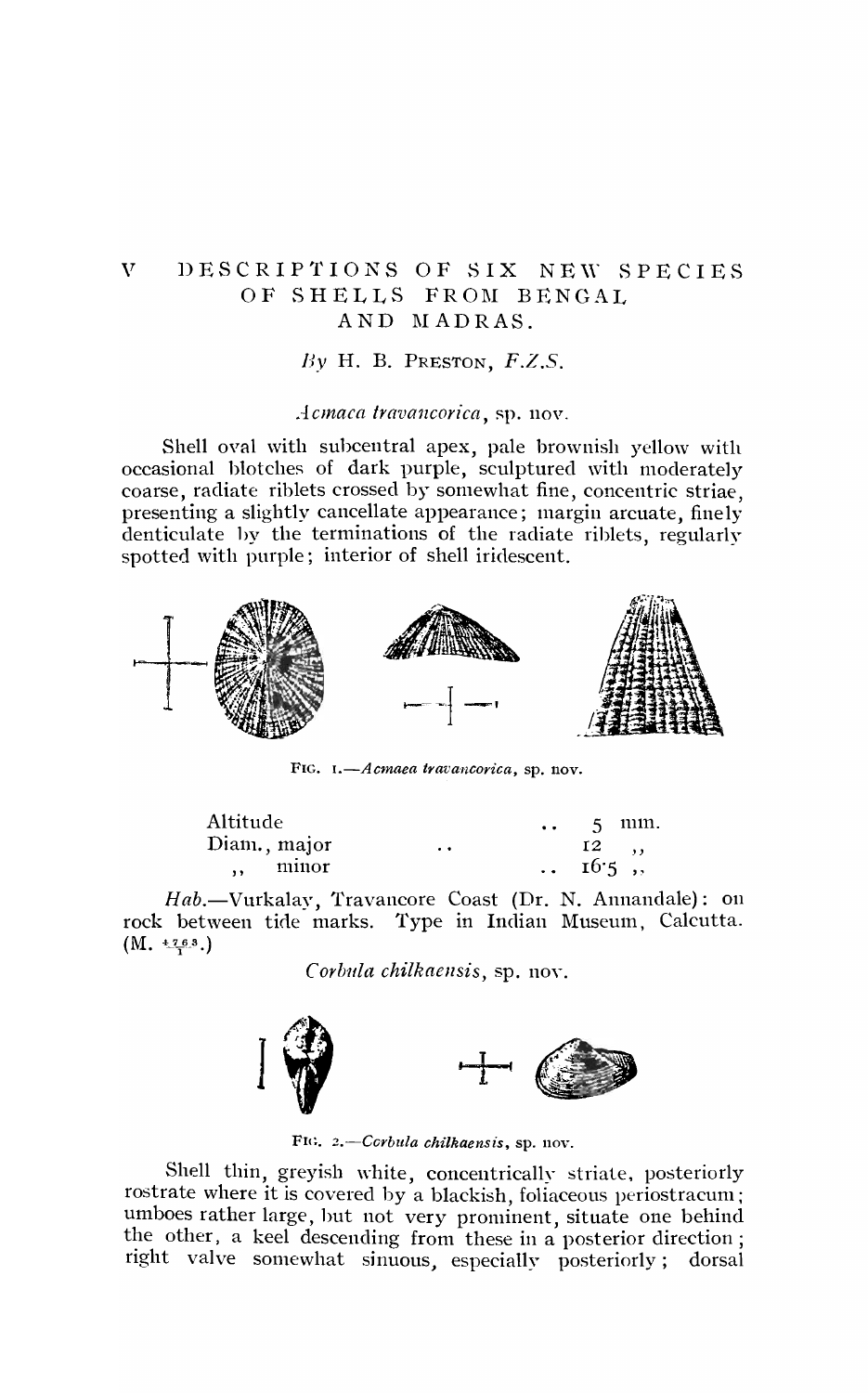margin sloping posteriorly; ventral margin very gently rounded: anterior side somewhat angularly rounded; posterior side truncate.

| Long. |     | 5 mm. |
|-------|-----|-------|
| Lat.  | . . | ŏ     |

*Hab.*—Rambha, S. end of Lake Chilka (Dr. N. Annandale): on stones between tide marks. Type in Indian Museum, Calcutta.  $(M. 5219)$ 

## *Corbic1tla tribeniensis,* sp. nov.

Shell ovately subtrigonal, somewhat inflated, dark brownish olive; umboes rather large, prominent, iridescent; dorsal margin arched; ventral margin gently rounded; anterior side acuminately rounded; posterior side angled above, almost truncate below; both valves very finely and closely striate, covered with a slightly laminiferous periostracum.



FIG. *3.-Corbicula tribeniensis,* sp. nov.

| Long. | $8.5 \text{ mm}$ .<br>$\ddot{\phantom{0}}$ |  |
|-------|--------------------------------------------|--|
| Lat.  | $10^{\circ}5$ ,                            |  |

 $H_{ab}$ —Tribeni, near Calcutta (B. L. Chaudhuri): on the edge of the river. Type in Indian Museum, Calcutta. (M.  $5250$ .)

*Modiola annandalci*, sp. nov.



FIG. 4.-Modiola annandalei, sp. nov.

Shell narrow, curvedly oblong, moderately solid, anteriorly olive, posteriorly dark green, both valves marked with concentric growth lines and sculptured at the anterior extremity and posteriorly with indistinct but fairly regular costulae and markedly angled from the umboes to the posterior side; umboes small, stained with purple, yery anteriorly situate; dorsal margin sloping, very slightly arched; ventral margin curved, excavated;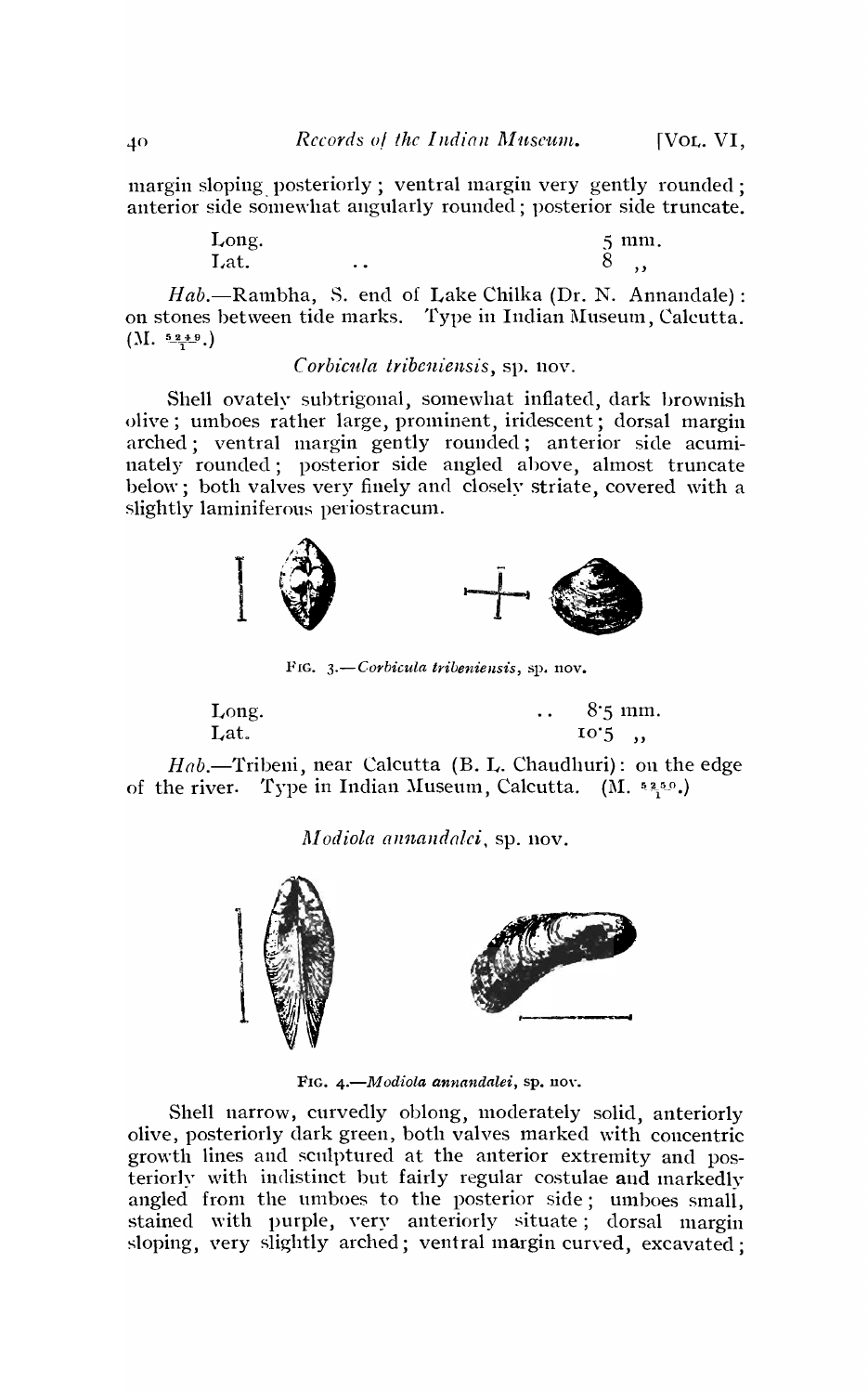anterior side abruptly rounded; posterior side sloping above, very obtusely rounded below; interior of shell pinkish violet, except for the scars, which are black.

| Long. |           | 111111. |
|-------|-----------|---------|
| Lat.  | $19'75$ , |         |
|       |           |         |

*Hab.-Rambha,* S. end of Lake Chilka (Dr. N. Annandale): on stones between tide marks. Type in Indian Museum, Calcutta.  $(M. 5251)$ 

## *M odiola celator,* sp. nov.

Shell small, convex, subtrapezoidal, slightly curved, dark olive, sculptured at the extreme anterior side and posteriorly with rather coarse, well-defined, radiate riblets; umboes small, flattened, not prominent, very anteriorly situate; dorsal margin



FIG. 5.-Modiola celator, sp. nov.

sloping; ventral margin excavated in the middle; anterior side gently rounded; posterior side very obtusely rounded.

| Long. | $\bullet$        | $\bullet\bullet$     | $\cdots$ 3 mm. |
|-------|------------------|----------------------|----------------|
| Lat.  | $\bullet\bullet$ | $\ddot{\phantom{a}}$ | $\cdots$ 7,    |

*Hab.-Puri* Beach, Orissa Coast: in drift wood (Dr. N. Annandale). Type in Indian Museum, Calcutta. (M.  $\frac{52.18}{2.18}$ .)

*Modiola chilkaensis*, sp. nov.



FIG. 6.-~I *odiola chilkaensis,* sp. nov.

Shell trapezoidal, rather inequivalve, the right valve being more convex than the left, thin, pale green, streaked and spotted with reddish purple, both valves marked with concentric lines of growth and radiately sculptured at the extreme anterior side and posteriorly with somewhat irregular costulae; umboes small, not very prominent, very anteriorly situate; dorsal margin sloping,